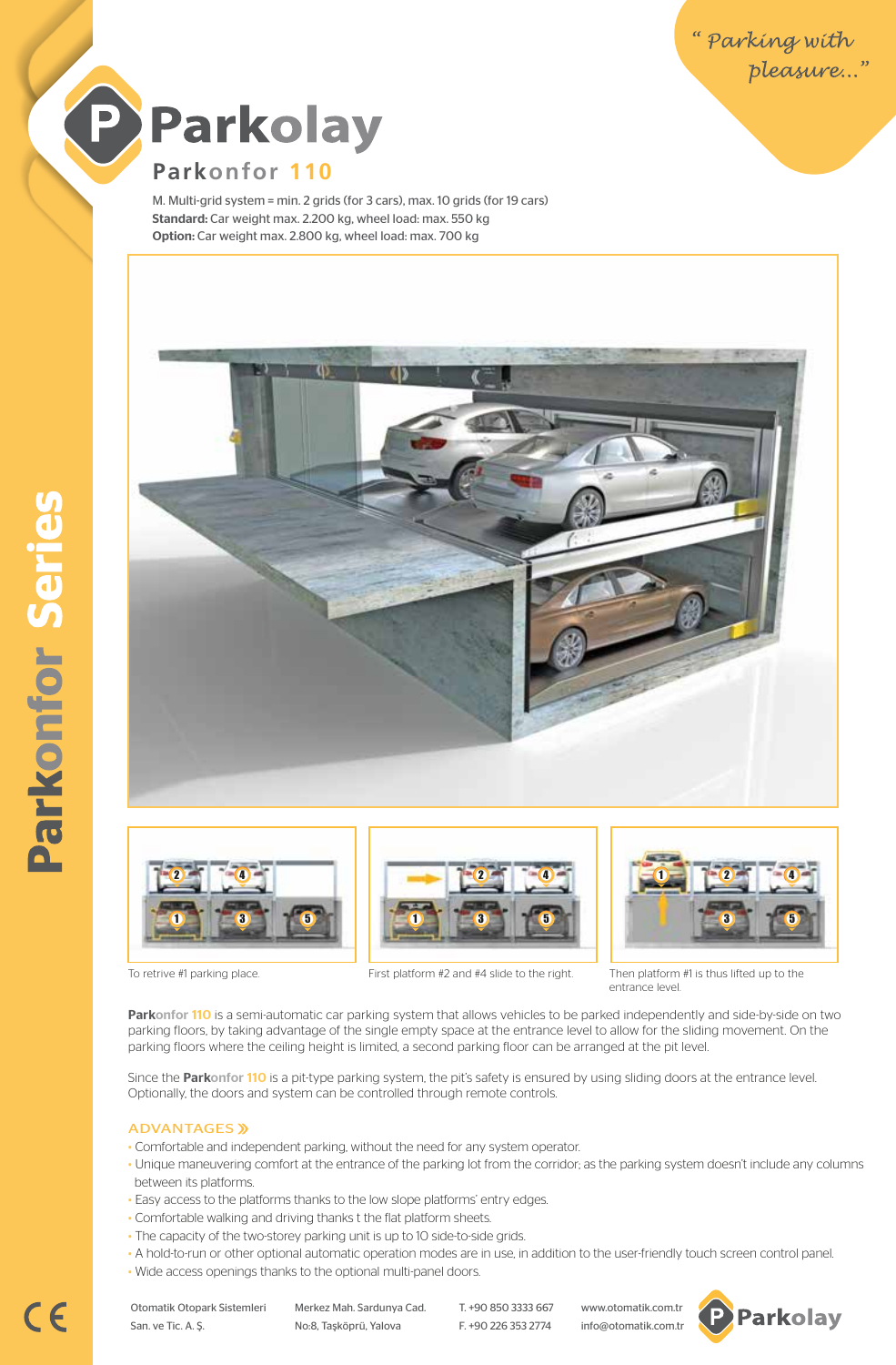1<sup>2</sup> Free space. Lintel; clear height, min 210 cm or according to regulations.





- 300 cm plain, max slope +3%/ -5%.
- Yellow/ black marking 10 cm wide on the edge to parking pit<br>according to ISO 3864 (by customer).
- No haunches, voutes on the joints between ground and walls. Drainage channel 10/2 cm, pump sump 50/50/20 cm. Slope 1-2% to drainage channel and pump sump. No water in area allowed.
- Grounding: Potential equalization from system to foundation grounding according to DIN EN 60204. Foundation earth connector every 10 m (by customer).
- $\overline{0}$  There should be no slope in the area marked by  $^*$  at both ends of the pit.

Points 1 et seq. are the responsibility of customer and must be noted. Unless otherwise stated they are executed, supplied and/ or connected by customer.

**Section A-A** B-B



 $\mathbf{B}\text{-}\mathbf{B}$  Example shows 3 grids, 5 spaces. 1 empty space in entrance level is necessary for movement. 4 grids = 7 spaces, 5 grids = 9 spaces, etc. Each grid has one enter/exit access.

# Variant For Car Height

|                                         | Car Height (cm) |                                                                                                                   |                   |     |     |     |                          |                |
|-----------------------------------------|-----------------|-------------------------------------------------------------------------------------------------------------------|-------------------|-----|-----|-----|--------------------------|----------------|
| <b>Ceiling</b><br><b>Height</b><br>(Hc) | CH <sub>F</sub> |                                                                                                                   | Pit Depth Hp (cm) |     |     |     |                          |                |
|                                         |                 |                                                                                                                   | 175               | 190 | 195 | 205 | 225                      | 230            |
|                                         |                 |                                                                                                                   | CH,               |     |     |     |                          |                |
| <b>Minimum</b><br>260                   | 245             |                                                                                                                   | 150               |     |     |     |                          |                |
|                                         |                 |                                                                                                                   | 150               | 165 |     |     | $\overline{\phantom{0}}$ | $\blacksquare$ |
|                                         |                 |                                                                                                                   | 150               | 165 | 170 |     |                          | $\blacksquare$ |
|                                         |                 |                                                                                                                   | 150               | 165 | 170 | 180 |                          | $\blacksquare$ |
|                                         |                 |                                                                                                                   | 150               | 165 | 170 | 180 | 200                      | ٠              |
|                                         |                 |                                                                                                                   | 150               | 165 | 170 | 180 | 200                      | 205            |
|                                         |                 |                                                                                                                   |                   |     |     |     |                          |                |
| Clear Height (cm)                       |                 | * If the ceiling height is lower than the reguirement, a different door type will be<br>proposed by the supplier. |                   |     |     |     |                          |                |
| $H1 = CH1 + 5$                          |                 |                                                                                                                   |                   |     |     |     |                          |                |

### Car Profile Dimension X

 $H2 = CH<sub>E</sub> + 5$ 



The "car height" including roof rails, antenna and others must not exceed the mentioned max car height dimension.

Otomatik Otopark Sistemleri Merkez Mah. Sardunya Cad. T. +90 850 3333 667 www.otomatik.com.tr San. ve Tic. A. S. No:8, Taşköprü, Yalova F. +90 226 353 2774 info@otomatik.com.tr

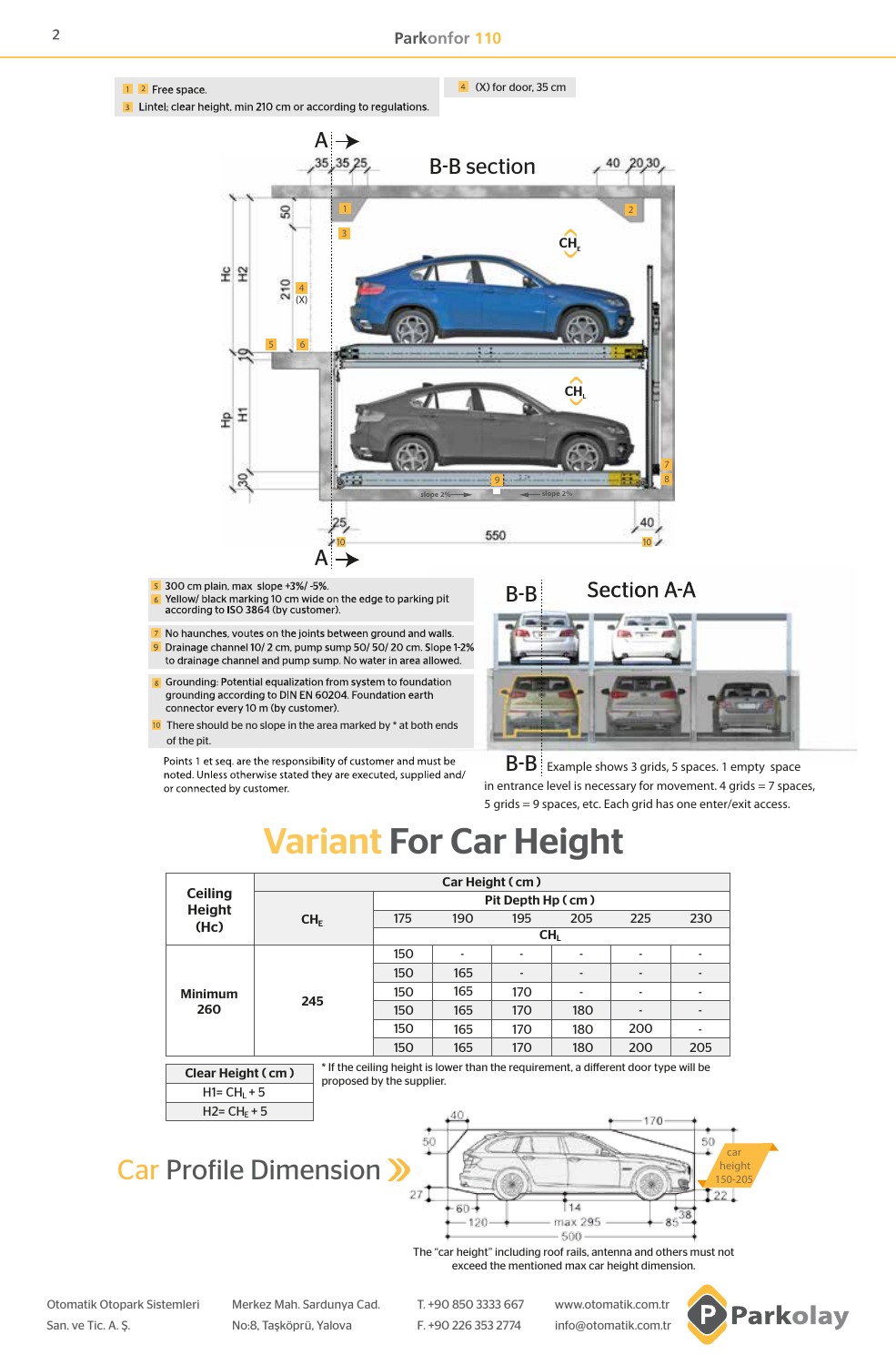### Electrical Supply  $\gg$





Switch cabinet: The switch cabinet must be placed outside the movement range of the system. The position should be adjacent to the system and provide overview to it. The size of switch cabinet is about 80 x 120 x 25 cm and there must be 100 cm free space in front of the cabinet for door opening and service operator.



\*Option \*\* with car weight.

#### **FOUNDATION »**

Systems are fixed by heavy duty anchor bolts with a drilling depth of approx. 14 cm.

Floor plate made of reinforced concrete, min thickness 18cm, quality minimum C2O/25. Chemical anchors are option for water-proof concrete.

Otomatik Otopark Sistemleri Merkez Mah. Sardunya Cad. T. +90 850 3333 667 www.otomatik.com.tr San. ve Tic. A. Ş. No:8, Taşköprü, Yalova F. +90 226 353 2774 info@otomatik.com.tr

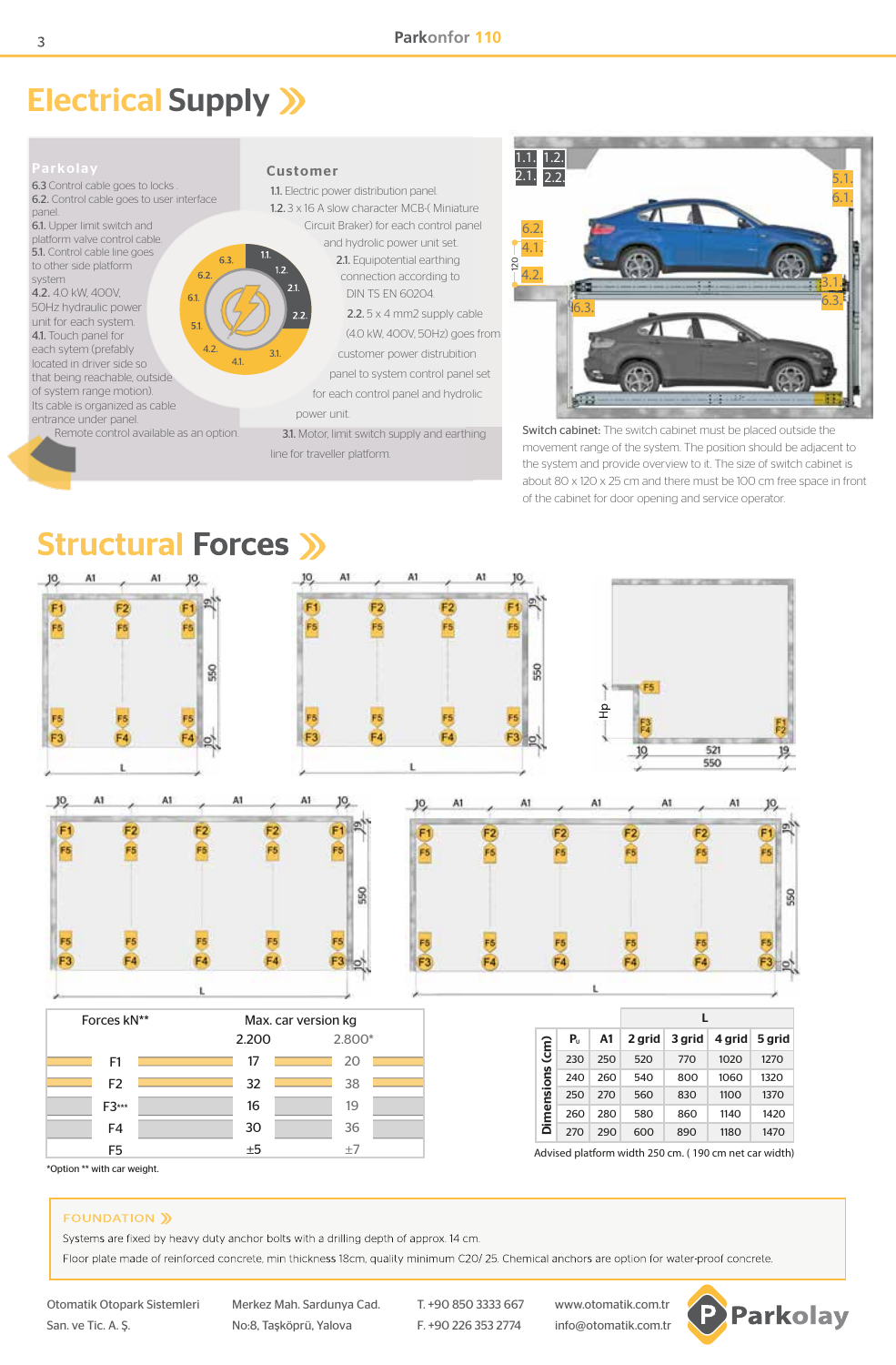### **System Width >>**



W1 Outer grid width +3/O tolerance. It shouldn't be less than W1 dimensions.



San. ve Tic. A. S. No:8, Taşköprü, Yalova F. +90 226 353 2774 info@otomatik.com.tr

Otomatik Otopark Sistemleri Merkez Mah. Sardunya Cad. T. +90 850 3333 667 www.otomatik.com.tr

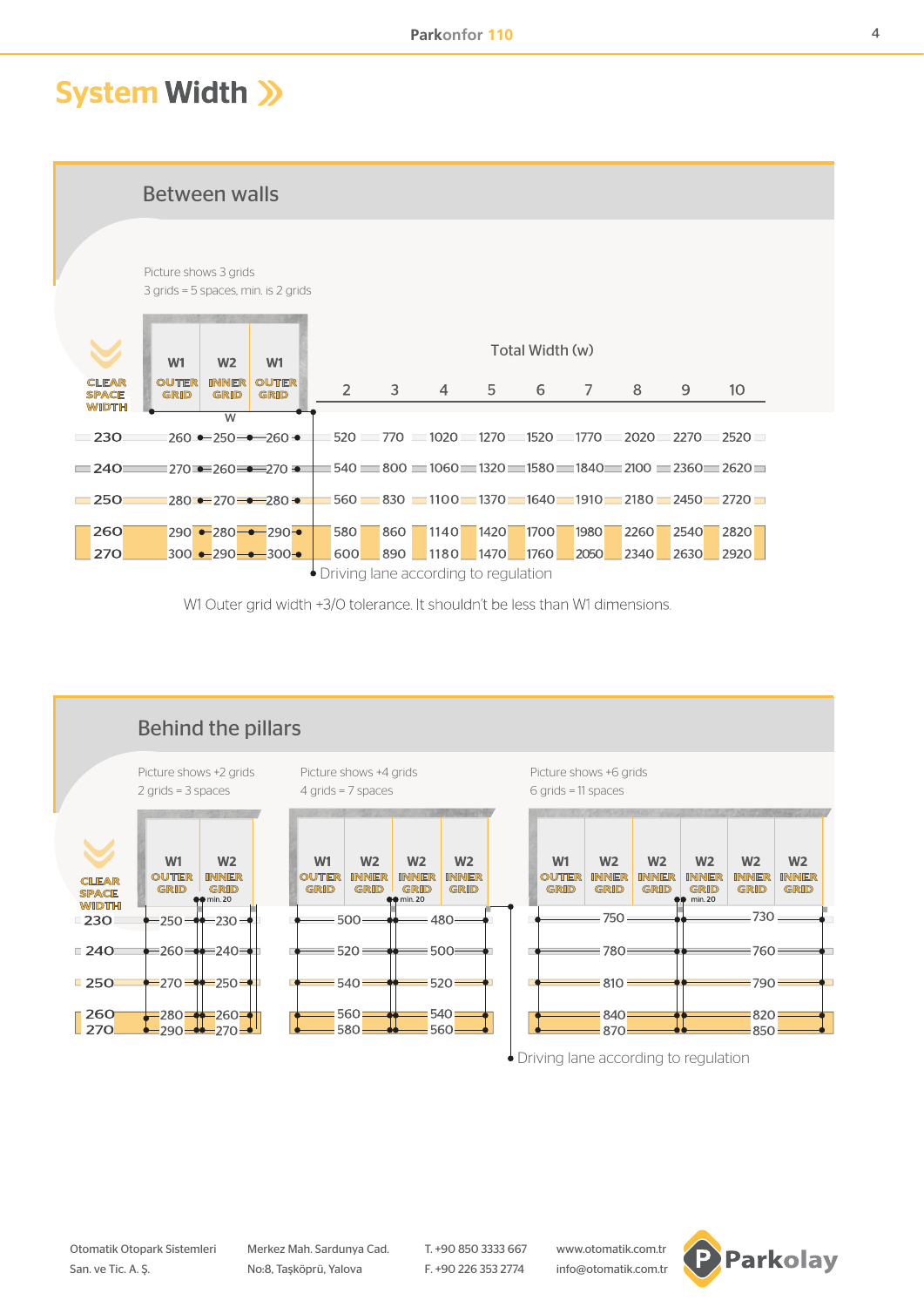### For comfortable walking "A savior" flat platform surface design.

Users deserve more comfort. Our platform design offers comfort beyond your expectations. The flat platforms provide much comfort while walking and driving on. Whoever uses it like it:Elderly or young, male or female.

High heels are no longer an issue





### STRONG BUT SMOOTH LOW BUT ROBUST »

The profiles on both sides of the platform are strong due to them being constituted of one single long piece, in addition to their soft slope from low to high. This latter eliminated the risk of collision that may damage the vehicle and the wheels and provides easy and safe maneuvering. The teardrop pattern used at the entry ramp facilitates holding the vehicles' wheels and prevents slipping. Due to their low height, the profiles on both sides are both robust and eliminate the risk of collision while opening the doors. Moreover, adjustable wheel stoppers are used to assist the driver in positioning the vehicle on the platform.



### **WF OFFFR WHAT YOU NEED >>**



### **CAR CAPACITY AND DIMENSIONS »**

Sliding roofs, bigger wheels, hifi systems, seat motors, and other individual options oftenly increase the weight of upper-middle class cars to more than 2000kg. Parallelly, Parkolay offers a standard 2.200 kg load capacity for each platform. Optionally the 2800kg load can be provided for heavier cars. In addition, Parkolay recommends an ideal platform width of 250cm and min. height of 160cm according to the increased dimensions of the new generation cars.







#### MORE COMFORT FOR PARK IN PROCESS »

The design offers recessed system columns to take profit from an increased driving lane. The driving lane and platform entry width are the deciding factors for the parking comfort. A plus of 50 cm driving lane can be equated with 10 cm parking space width. Practically the special design can increase the driving lane up to 100 cm. This can be valued like 20 cm parking place width on the left and right side of the driving lane.

Undoubtely, this valuable effect will increase the profit in the driving curve radius and thus will make the drive in process onto the parking space more convenient and comfortable.

### **CONTROL SOUND EMISSIONS »**

Due to mechanical deficiencies, parking systems can cause high noise, which can negatively affect the health and concentration of the users. Parkolay takes many precautions in terms of noise abatement and restriction in the mechanical design and application of its products The compliance to the sound insulation characteristics is therefore an important matter to consider, and applying them to the project requires a deep know-how in terms of R&D, planning and execution, since it leads to modifications in the overall design and dimensions.

#### **CLEANING AND VALUE PRESERVATION »**

A car parking system represents a major financial investment. Cleaning and care services preserve the system's appearance, value, function and availability which lengthens its life time. In most cases, the main reason for the poor and rusty look is the platforms' structure that is difficult to clean and thus the necessary processes are often neglected. Parkolay has developed a practical platform design that facilitates the deep professional cleaning and maintenance of the systems.

San. ve Tic. A. Ş. No:8, Taşköprü, Yalova F. +90 226 353 2774 info@otomatik.com.tr

Otomatik Otopark Sistemleri Merkez Mah. Sardunya Cad. T. +90 850 3333 667 www.otomatik.com.tr

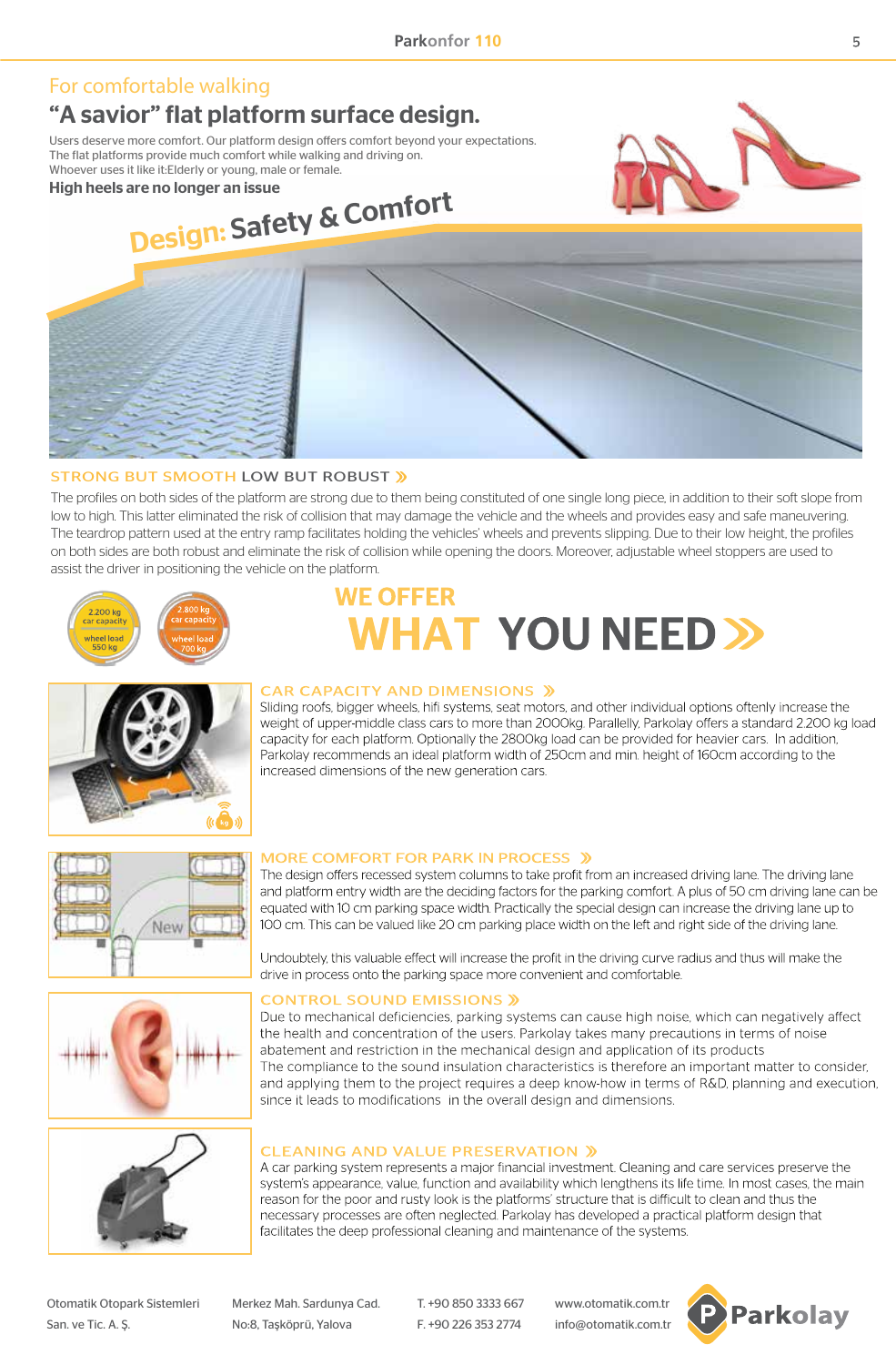# Parking Comfort Advantage >>>

### NO COLUMNS BETWEEN THE PARKING GRIDS

The most valuable feature of this system is the non-existence of columns in-between the parking spaces. The system's columns therefore limit the units only at both ends of the system.

The front span of the system can be a maximum of 3 grids, for which there will only be two columns at both ends of the system instead of 4 columns. This concept can be considered when the parking area is located on the open public area or when the building pillars are designed according to the conventional parking.



### MORE COMFORT FOR PARK-IN PROCESS

Having the columns only at the ends of the systems allows for an increased driving lane, which is a prior deciding factor for the parking comfort.

This concept can be considered when the parking area is located on the open public area or when the building pillars are designed according to the conventional parking.

### ADVANTAGES OF THE INNOVATIONS

- More drive in comfort.
- Better curve radius.
- Faster drive in process.
- More safety by less collision risks (missing the front columns).
- More drive in width.
- Optical and practical increased driving lane.

User oriented philosophy - Parking with pleasure-Undoubtely, this valuable effect will increase the profit in the driving curve radius and thus will make the drive in process onto the parking space more convenient and comfortable.

### Critical Comment: LIMITED USER COMFORT WHEN COLUMNS IN FRONT.

Drivers still suffer today about the parking spaces had been built decades ago. Whether they are single garages, quarter garages, underground garages or parking lots. The problem is always having too narrow drive in space, either limited by the structure or the pillars. And this problem is now more serious with the today's increased car width. The trend is to build wider pillar spans, without pillars, wide entrances and spaces without limitations.

A woman recently said: "Imagine a parking space with 230 cm width and limited on entrance with fixed columns. How to enter daily, when the size of my BMW 3-series with mirrors is just 209 cm. There are just 10 cm left on each side and how to drive in from the driving lane by 90 degrees?

Otomatik Otopark Sistemleri Merkez Mah. Sardunya Cad. T. +90 850 3333 667 www.otomatik.com.tr

San. ve Tic. A. Ş. No:8, Taşköprü, Yalova F. +90 226 353 2774 info@otomatik.com.tr

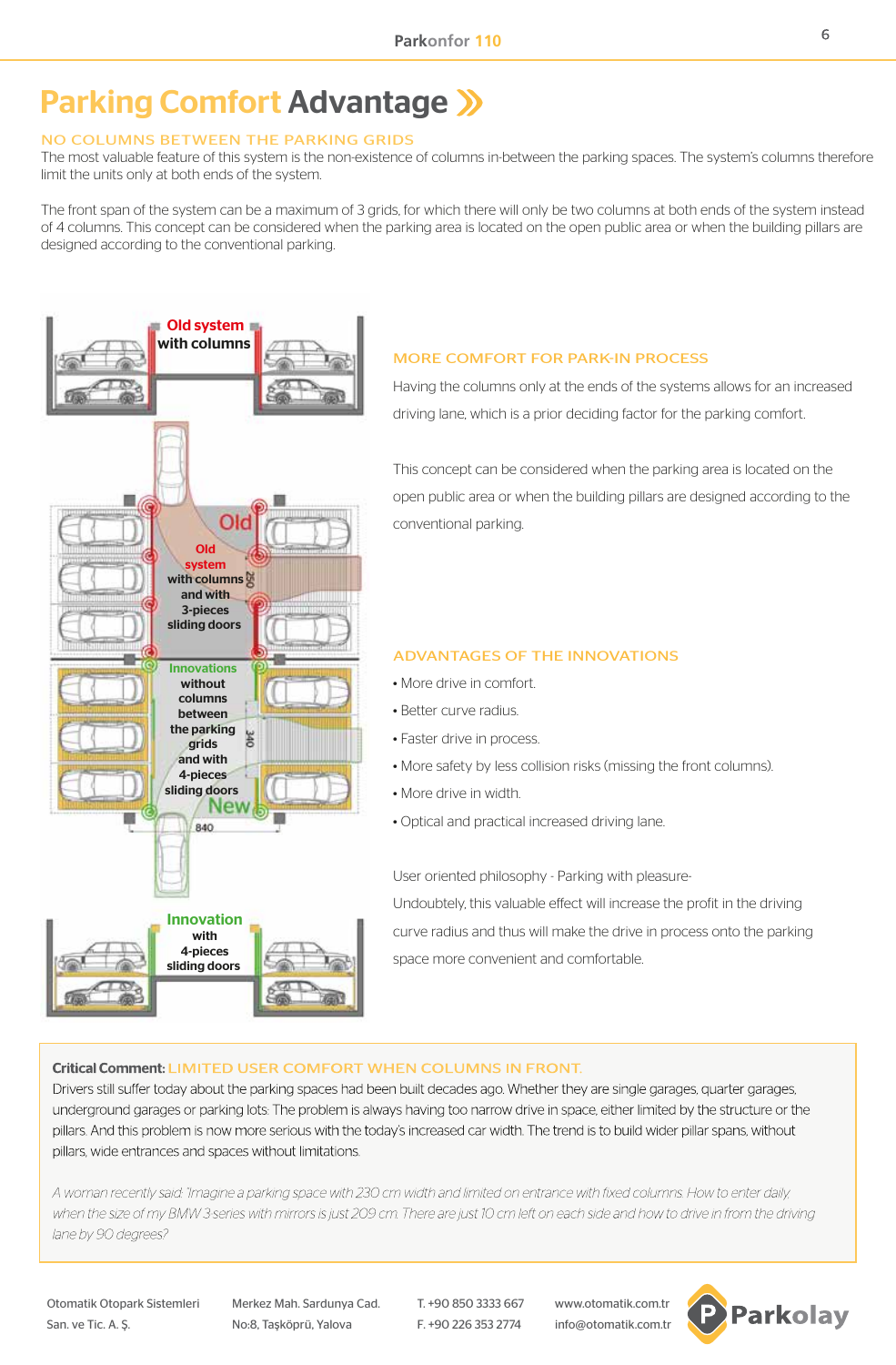# **Sliding Doors >>**

The existing pit in **Parkonfor 110** must be protected by shutterdoors for security purposes according to EN 14010 standard. Door control is integrated with all the system operation; it can only be opened when selected parking platform reaches the entry / exit position.

The revision, maintenance or system requirements that may occur according to local regulations are the responsibility of the customer and the necessary technical requirements must be reported to the supplier in advance.

DOOR TYPES Manually operated Electrical drive Optional remote control MULTI-PART SLIDING DOORS 3 grid : 4-piece sliding doors 2 grid: 3-piece sliding doors







PARKING COMFORT IS ENHANCED BY THE MULTI SLIDING DOORS AND COLUMN-FREE DESIGN, WHICH PROVIDE MORE MANOEUVRING SPACE.

# **Control Panel >>**

The user-friendly software of the ergonomically designed control panel allows you to easily call your parking space from the system. The movement of the parking spaces and door panels is managed by the software by entering the parking space's number on the control panel or by using the bluetooth remote control.



Otomatik Otopark Sistemleri Merkez Mah. Sardunya Cad. T. +90 850 3333 667 www.otomatik.com.tr San. ve Tic. A. Ş. No:8, Taşköprü, Yalova F. +90 226 353 2774 info@otomatik.com.tr